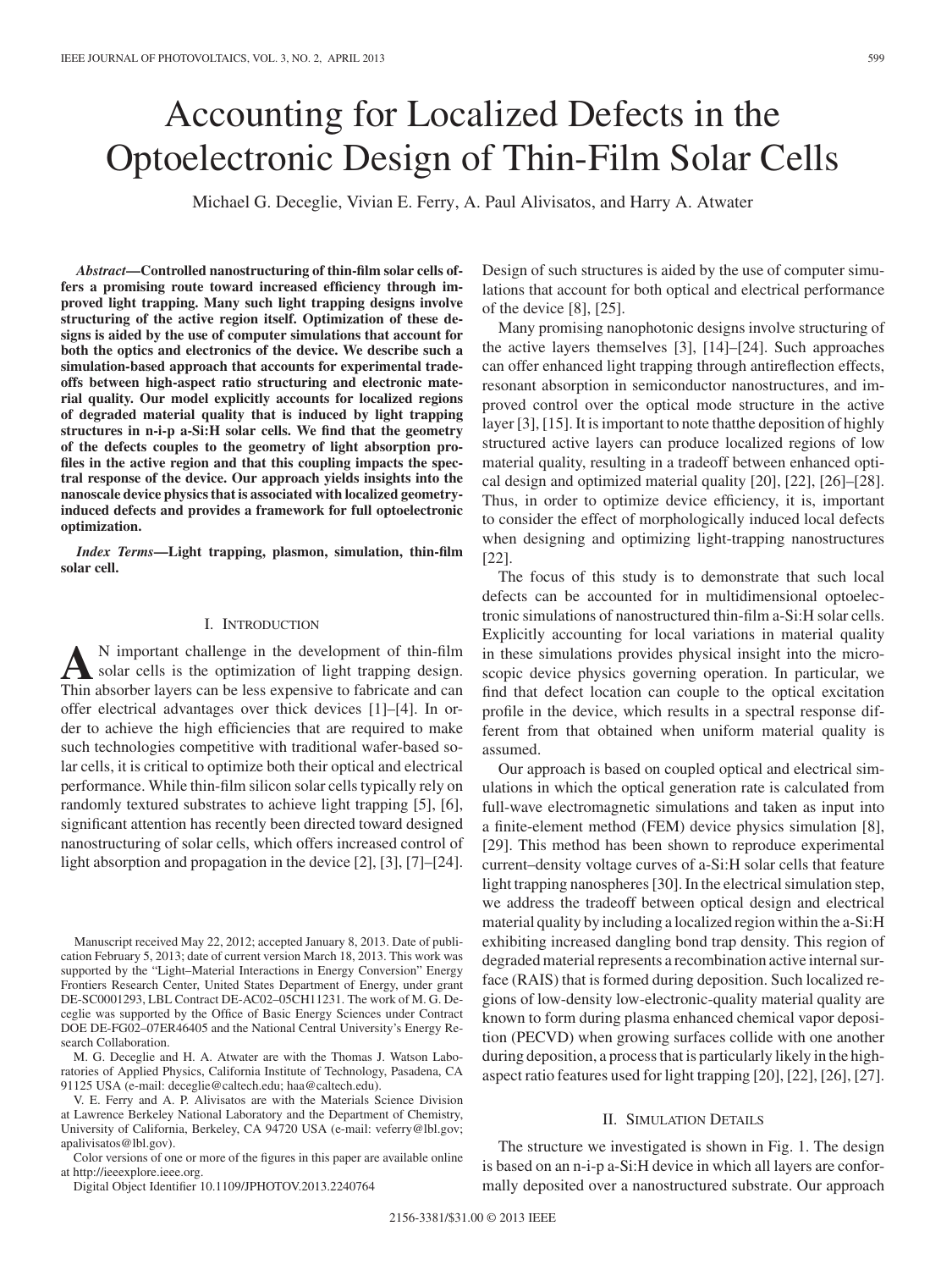

Fig. 1. Schematic showing the geometry of simulated n–i–p a-Si:H solar cell. The red regions indicate the doped a-Si:H. The dashed lines indicate the location of RAISs, which are accounted for in the model as local regions of degraded material quality extending vertically through the device.

is to first carry out single-wavelength full-wave optical simulations with the finite-difference time-domain (FDTD) method. The carrier generation profile in the a-Si:H is extracted from the FDTD results for each wavelength and is weighted by the AM1.5G spectrum. The resulting white-light generation profile is then taken as input into an FEM device physics simulation in which the electrostatic and carrier transport equations are numerically solved in the a-Si:H region to extract the current density–voltage (J–V) characteristics of the device. From the simulated J–V curve, we extract the open circuit voltage  $V_{\text{oc}}$ , the short circuit current density  $J_{\rm sc}$ , the fill factor FF, and the resulting conversion efficiency. We also use the single-wavelength generation profiles as input into short-circuit calculations to simulate spectral external quantum efficiency (EQE) of the device. This approach accounts for the full microscopic device physics of carrier collection under illumination and bias in complex geometries.

The structures are based on, from bottom to top, 200 nm of nanostructured Ag, a 130-nm-thick aluminum-doped zinc oxide (AZO) layer, an n-i- p a-Si:H active region with 10-nmthick n and p layers and  $270$  nm  $i$ -layer, and an 80 nm indiumdoped tin oxide (ITO) layer. All the upper layers are assumed to conformally coat the textured Ag. The Ag features are 200 nm wide, the AZO and a-Si:H features are 220 nm wide, and the ITO features are 300 nm wide. The pitch of the features is 300 nm, the closest packing achievable without overlap of the ITO features. The height of the raised features is 200 nm in all layers. The simulations in this study are done in 2-D to take advantage of reduced computational demand, but we note that the methods are applicable to full 3-D simulations as well [8]. We note that the schematic in Fig. 1 is three simulation volumes wide. The explicit simulation volume is that between neighboring dashed lines, and Neumann boundary conditions are imposed at the horizontal boundaries to model the periodic structure. In all plots of spatial results that are presented here, we have stitched together three copies of the simulated region in order to help the reader visualize the periodic structure that is implied by the boundary conditions.

The first step in our approach is to carry out optical simulations by numerically solving Maxwell's equations with a commercial FDTD simulation package [31]. Single-wavelength simulations are carried out at 10 nm increments in wavelength between 350 and 800 nm. Both transverse electric and transverse magnetic polarizations of incident light are simulated, and the results are averaged to model unpolarized sunlight. The optical constants for ITO, AZO, and a-Si:H were taken from experimental measurements [3]. The optical constants for Ag were obtained from a Lorentz–Drude fit to values given by Palik [32] as described by Rakic *et al.* [33]. Each single-wavelength (at wavelength  $\lambda$ ) simulation results in an optical field intensity,  $|E(\vec{r},\lambda)|^2$ , profile in the simulated structure. We then calculated the wavelength-dependent generation rate, profile,  $G_{\text{opt}}(\vec{r}, \lambda)$ , in the a-Si:H using

$$
G_{\rm opt}(\vec{r}, \lambda) = \frac{\varepsilon'' \left| E(\vec{r}, \lambda) \right|^2}{2\hbar} \tag{1}
$$

derived from the divergence of the Poynting vector, where  $\varepsilon$ " is the imaginary part of the permittivity. These single-wavelength generation profiles were weighted by the AM1.5G spectrum to obtain a one-sun white-light generation profile  $G_{\text{opt}}(\vec{r})$ , within the a-Si:H.

To connect the optical simulations to the device physics simulation, we then interpolated the carrier generation profiles in the a-Si:H region onto a finite-element mesh for the calculation of the *J–V* characteristics under illumination. Then, the electrical simulations were carried out with a commercial technology computer-aided design (TCAD) software package [34] that numerically solves the electron (2) and hole (3) continuity equations

$$
\frac{\partial n(\vec{r})}{\partial t} = G(\vec{r}) - U(\vec{r}) + \frac{1}{q} \nabla \cdot \vec{J}_n(\vec{r}) \tag{2}
$$

$$
\frac{\partial p(\vec{r})}{\partial t} = G(\vec{r}) - U(\vec{r}) - \frac{1}{q} \nabla \cdot \vec{J}_p(\vec{r})
$$
(3)

the transport equations for electrons (4) and holes (5)

$$
\vec{J}_n(\vec{r}) = q\mu_n n(\vec{r}) \vec{E}(\vec{r}) + qD_n \nabla n(\vec{r}) \tag{4}
$$

$$
\vec{J}_p(\vec{r}) = q\mu_p p(\vec{r}) \vec{E}(\vec{r}) - qD_p \nabla p(\vec{r})
$$
\n(5)

and Poisson's equation

$$
\nabla \cdot \vec{D}(\vec{r}) = \rho_f(\vec{r}) \tag{6}
$$

for the electrostatics. In  $(2)$ – $(6)$ , n and p are the electron and hole concentrations,  $G$  is the generation rate,  $q$  is the elementary charge,  $\vec{J}_n$  and  $\vec{J}_p$  are the electron and hole current densities, respectively,  $\mu_n$  and  $\mu_p$  are the electron and hole mobilities, respectively,  $\vec{E}$  is the electrostatic field,  $D_n$  and  $D_p$  are the electron and hole diffusion coefficients, respectively, and  $\vec{D}$  is the electric displacement. The generation profiles that are calculated via FDTD are taken as input into the continuity equations. The recombination rate  $U$  is calculated with a model that is included in the TCAD software package that explicitly calculates the statistics of trap occupation, trap-mediated recombination, and charge state along with the associated electrostatics [34].

We only simulated the a-Si:H regions electrically, and the boundary conditions at the contacts are assumed to be ohmic contacts to the n- and p-type regions. We also include a 5  $\Omega$  cm<sup>2</sup>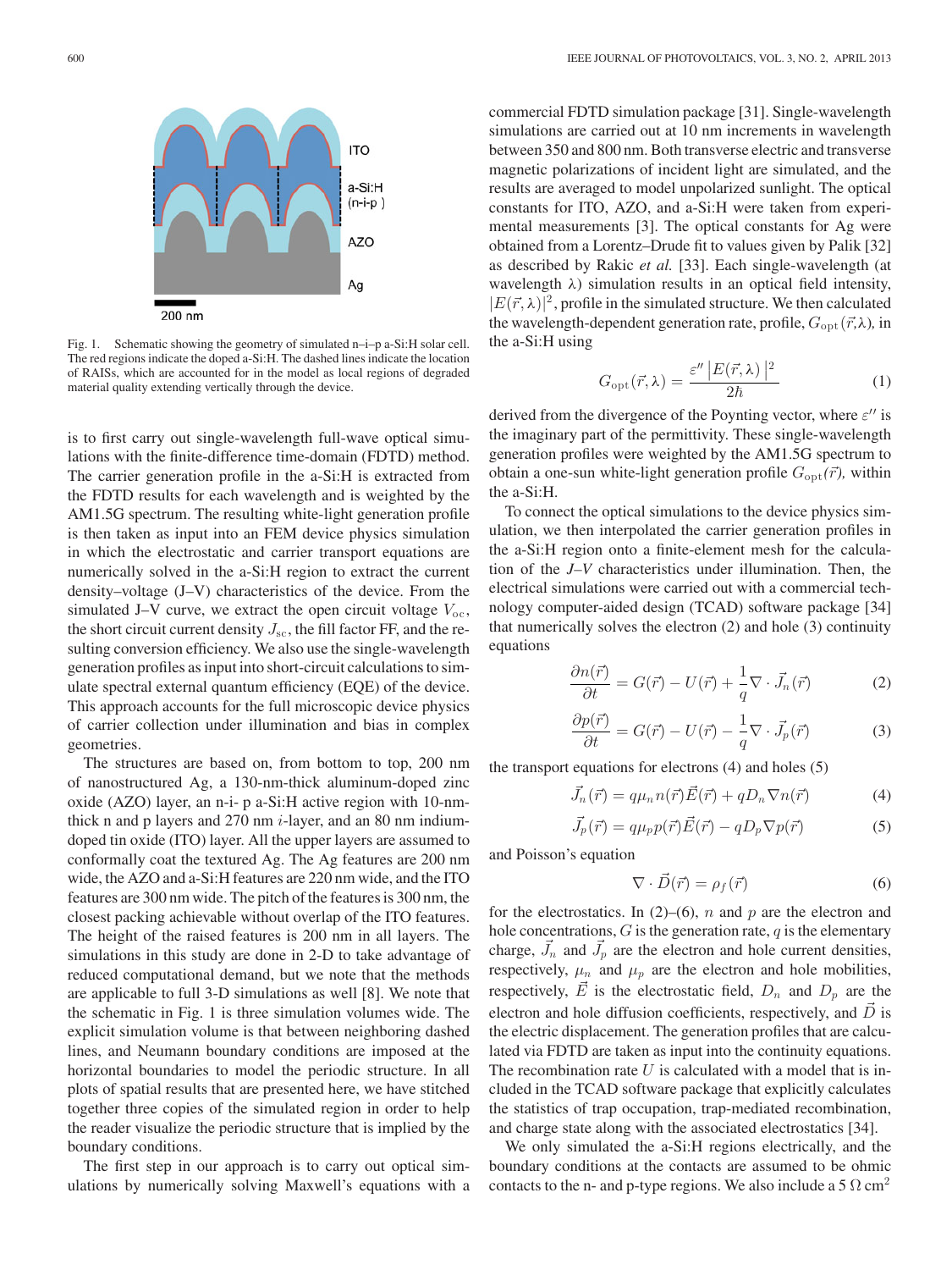series resistance at the top contact and a shunt resistance (parallel to the device) of 5 k $\Omega$  cm<sup>2</sup> with the built-in TCAD circuit simulation capabilities. The bandgap was taken to be 1.78 eV in all regions with a 4 eV electron affinity. The active dopant concentration in the doped regions was  $3 \times 10^{19}$  cm<sup>-3</sup> ·eV<sup>-1</sup>. All other electronic material parameters are taken to be the values that are suggested by Schropp and Zeman [35]. We included distributions of traps throughout the bandgap to represent band tail (exponential distribution from each band edge) and dangling bond (Gaussian mid-gap distribution) states. The parameters for the trap distributions are based on those described by Schropp and Zeman [35], with the exception that the peak dangling bond density in the intrinsic a-Si:H was taken to be  $2 \times 10^{17}$  cm<sup>-3</sup> ·eV<sup>-1</sup> to account for the experimental observation that  $V_{oc}$  decreases with the increase in intrinsic layer thickness [3]. The full trap parameters as implemented in our simulations have been previously described [8]. Simulation of a perfectly flat device with the layer thicknesses that are described above and these material parameters yields a conversion efficiency of 5.81%,  $J_{\rm sc}$  of 8.82 mA cm<sup>-2</sup>,  $V_{\text{oc}}$  of 943 mV, and FF of 70.4.

To explicitly account for the effects of RAISs, we include 5-nm-wide vertical strips of defective a-Si:H that extends through all the active regions of the device. In these RAIS strips, we specified an increased peak dangling bond density of 2 ×  $10^{20}$  cm<sup>-3</sup> ·eV<sup>-1</sup>. The dashed lines in Fig. 1 show the location of the RAISs. The explicit width of each simulated RAIS is 2.5 nm; since it is located on the edge of the simulation volume, the Neumann boundary conditions give it an implied width of 5 nm by symmetry. Our assumption that these low-density regions are characterized by an increased dangling bond density is justified by experiments showing that a-Si:H solar cells with increased concentrations of microvoids showed degraded performance that was attributed to an increase in dangling bond density [36]. We found that the peak dangling bond density that is specified in the RAISs results in device performance similar to that obtained by specifying a surface recombination velocity (SRV) of  $10^6$  cm·s<sup>-1</sup> at the interface between the RAISs and the bulk a-Si:H. Specifying an SRV of 10<sup>6</sup> cm·s<sup>−</sup><sup>1</sup> yields a 5.86% efficient device compared with an efficiency of 5.90% with a peak trap density of 2  $\times$  $10^{20}$  cm<sup>-3</sup> ·eV<sup>-1</sup> in the RAISs region (the value used throughout this study). We prefer the explicit inclusion of traps in the model because it more closely represents the fundamental physical mechanism that underlie the recombination activity of the RAISs.

For white-light *J–V* simulation, we take the AM1.5G weighted generation profile  $G_{\text{opt}}(\vec{r})$ , as input into the continuity (2) and (3). The *J–V* curve is then swept by quasistatically varying the voltage boundary conditions at the contacts. We also simulate the spectral response of the device by the calculation of the short circuit current due to the single-wavelength generation profiles,  $G_{\text{opt}}(\vec{r},\lambda)$ . For the spectral response simulations, illumination power at each wavelength is  $10 \text{ mW} \cdot \text{cm}^{-2}$ . This power was previously found not to alter the device physics of short circuit charge carrier collection when compared with AM1.5G illumination [8].



Fig. 2 Current density–voltage curves showing the simulated change in performance between the case in which no material degradation is assumed (black) and the case in which RAISs are included. The conversion efficiencies are noted on the plot.

### III. RESULTS AND DISCUSSION

We begin by comparing the *J–V* characteristics of identical devices with and without RAISs. These *J–V* curves are shown in Fig. 2. In agreement with experimental reports [22], [26], [27], the introduction of RAISs is found to adversely affect performance. When RAISs are included in the electrical simulation, the AM1.5G energy conversion efficiency is reduced from 7.71% to 5.90%,  $J_{\rm sc}$  from 10.69 to 9.79 mA $\cdot$ cm<sup>-2</sup>,  $V_{\rm oc}$  from 0.954 to 0.864 V, and FF from 76.3 to 70.4. To determine if the reduced  $V_{\text{oc}}$  is due to the reduced  $J_{\text{sc}}$ , we also simulated the cell without RAISs and with the generation profile  $G_{\text{opt}}(\vec{r})$ , uniformly scaled down by a factor of 0.9158. This resulted in  $J_{\rm sc}$  matched to that of the case that includes RAISs (9.79 mA  $\text{cm}^{-2}$ ). In this case, however,  $V_{\text{oc}}$  was only reduced by 3 mV, to 0.951 V, and the FF remained 76.3. This indicates that the reduction in  $V_{\text{oc}}$  cannot be directly attributed to the reduced  $J_{\text{sc}}$ that is associated with the RAIS.

Studying the simulated spectral response of these devices reveals interactions between the generation profile and the geometry of the device and RAISs themselves. Fig 3(a) shows the simulated EQE as a function of wavelength for three cases: 1) a control in which the a-Si:H is assumed to maintain high quality, with a peak dangling bond density in the intrinsic region of 2  $\times$  10<sup>17</sup> cm<sup>-3</sup> ·eV<sup>-1</sup>; 2) the RAIS case described in Section II; and 3) a device in which the intrinsic a-Si:H has a uniformly degraded material quality without explicitly considering localized defects. In the third case, the peak dangling bond density in the intrinsic region is increased to  $1.08 \times 10^{18}$  cm<sup>-3</sup> ·eV<sup>-1</sup>, which was chosen because it results in a white-light device efficiency of 5.90%, identical to that obtained in the RAIS case. (The uniformly degraded cell exhibits  $J_{\rm sc}$  of 10.18 mA·cm<sup>-2</sup>,  $V_{\rm oc}$  of 0.880 V, and FF of 66.4 under AM1.5G illumination.) This allows us to compare a case where optical design interacts with a localized defect to a case where the degradation is global throughout the film. Fig. 3(a) shows that both the uniform and RAIS cases exhibit degraded spectral response when compared with the control case. However, we also note that the RAIS and uniform degradation EQE curves vary from one another.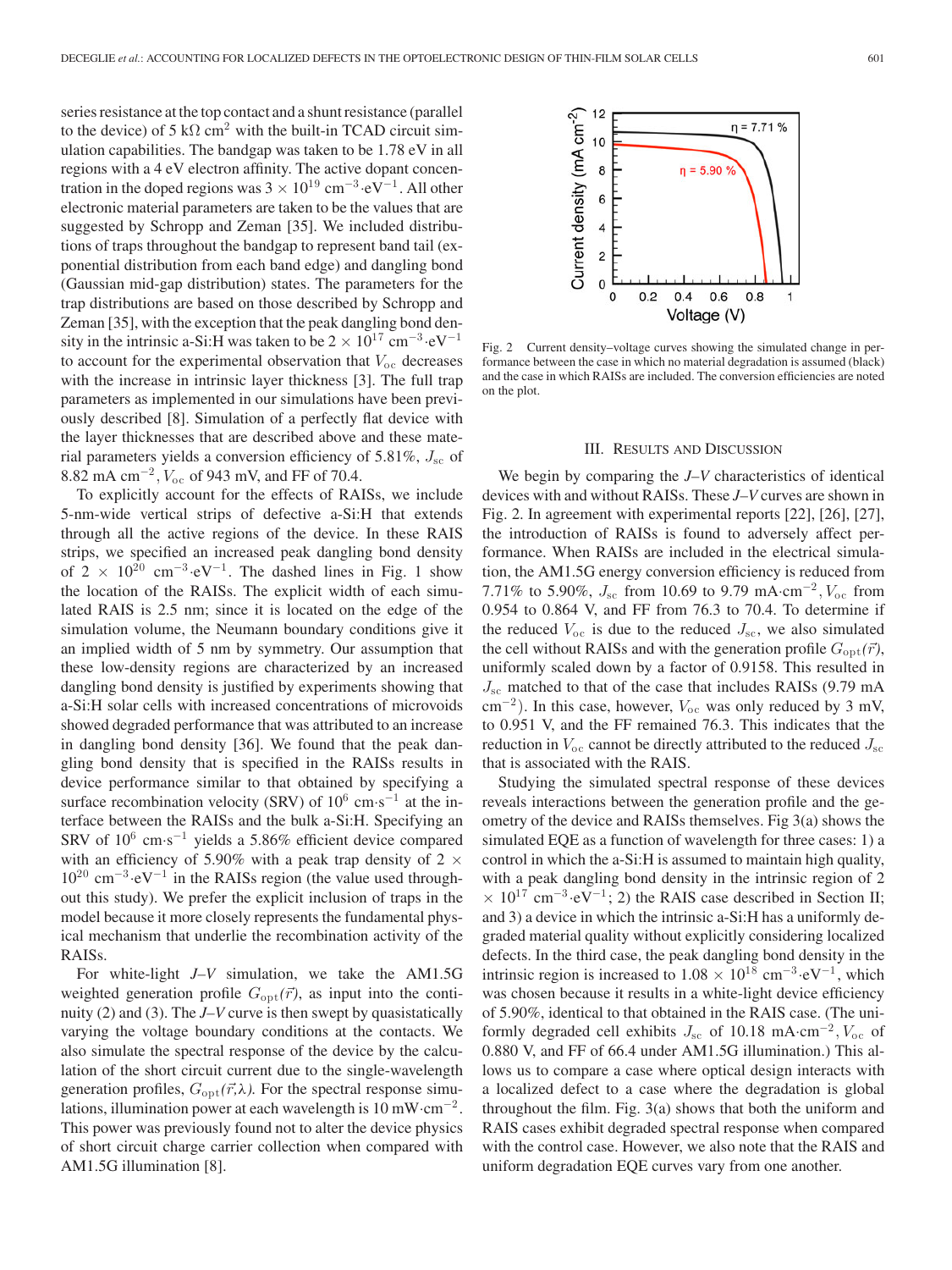

Fig. 3 Spectral coupling between optics and defect geometry. (a) Simulated EQE for a device with no assumed material degradation (control), a device with the i-a-Si:H uniformly degraded, and a device with RAISs. We note that the EQE curves for the uniform degradation and RAIS case differ from one another. (b) Recombination rate in the RAIS region plotted as a function of depth in the i-layer (with 0 being the p/i interface) for single-wavelength illumination at 500 and 600 nm. (c) and (d) Generation rate profile for single-wavelength illumination at 500 and 600 nm, respectively. We note that under 500 nm illumination, the EQE for the control and RAIS cases exhibit very small deviations from one another, while at 600 nm, the RAIS EQE is significantly degraded. We attribute this to increased optical generation in the vicinity of the RAISs at 600 nm illumination, leading to more recombination in the RAIS and thus decreased EQE.

To understand this effect, we compare the internal device physics for the RAIS case under two illumination wavelengths: 500 nm, at which there is negligible deviation between the RAIS case and the control, and 600 nm, at which the RAIS case exhibits degraded EQE. In both the uniform degradation and RAIS cases, the optical generation profile at each wavelength is identical; therefore, differences are due to electrical properties. By comparing the recombination activity within the RAIS region at these illumination wavelengths, as shown in Fig. 3(b), we see that the recombination activity is significantly higher at 600 nm wavelength illumination. Fig. 3(c) and (d) shows that under 600 nm illumination, much more optical generation is taking place in and around the RAIS than at 500 nm illumination. Thus, we attribute both the spectral variation in RAIS recombination activity and the deviations between the RAIS and uniform degradation EQE curves to interaction between the geometry of the generation profile and geometry of the RAIS. If there is a large amount of optical generation in and around the RAIS, this leads to an increase in RAIS recombination activity and a corresponding decrease in EQE.

To quantify the effect of this optoelectronic interaction under AM1.5G illumination, we compare the results of the full white-light simulation of the RAIS case to a case in which we assume a constant uniform optical generation rate of  $3.04 \times$  $10^{21}$  cm<sup>-3</sup> ·s<sup>-1</sup>; this generation level was chosen because it produces the same  $J_{\rm sc}$  as the realistic simulation that includes the nonuniform generation profile that is associated with the light trapping nanostructures. While somewhat unphysical, this uniform generation case allows us to understand the effect of the interaction between the RAIS geometry and the optical generation profile. We define a quantity, the optical generation current density in the intrinsic region,  $J_{\text{opt},i}$ , which is an equivalent electrical current that is calculated from the spatially integrated white-light generation profile,  $G_{opt}(\vec{r})$ , over the intrinsic a-Si:H region assuming unity carrier collection efficiency. It is well known that carrier collection is poor from the doped regions; thus, the intrinsic layer is the region of interest. We observe that the ratio  $J_{\rm sc}/J_{\rm opt,i}$  changes from 0.88 for the full optoelectronic simulation to 0.80 for the uniform generation simulation. If we carry out the same procedure for the case without the RAISs, the ratio  $J_{\rm sc}/J_{\rm opt,i}$  remains high, changing from 0.96 to 0.95. This shows that the interaction between microstructure and optical generation profile is not limited to single-wavelength illumination, but it also affects the internal quantum efficiency of charge collection under full AM1.5G illumination. It is particularly important to account for this interaction in periodic structures, such as that studied here since both the generation profile and the defect structure are periodic.

This geometric interaction between the optics and electrical device physics can only be captured with multidimensional modeling. Furthermore, this effect illustrates the importance of accounting for defect geometry, and that approximations that involve uniformly degraded active material to account for localized defects do not fully capture the optoelectronic device physics. We note that several 1-D device simulation tools have been widely and successfully used to simulate and study solar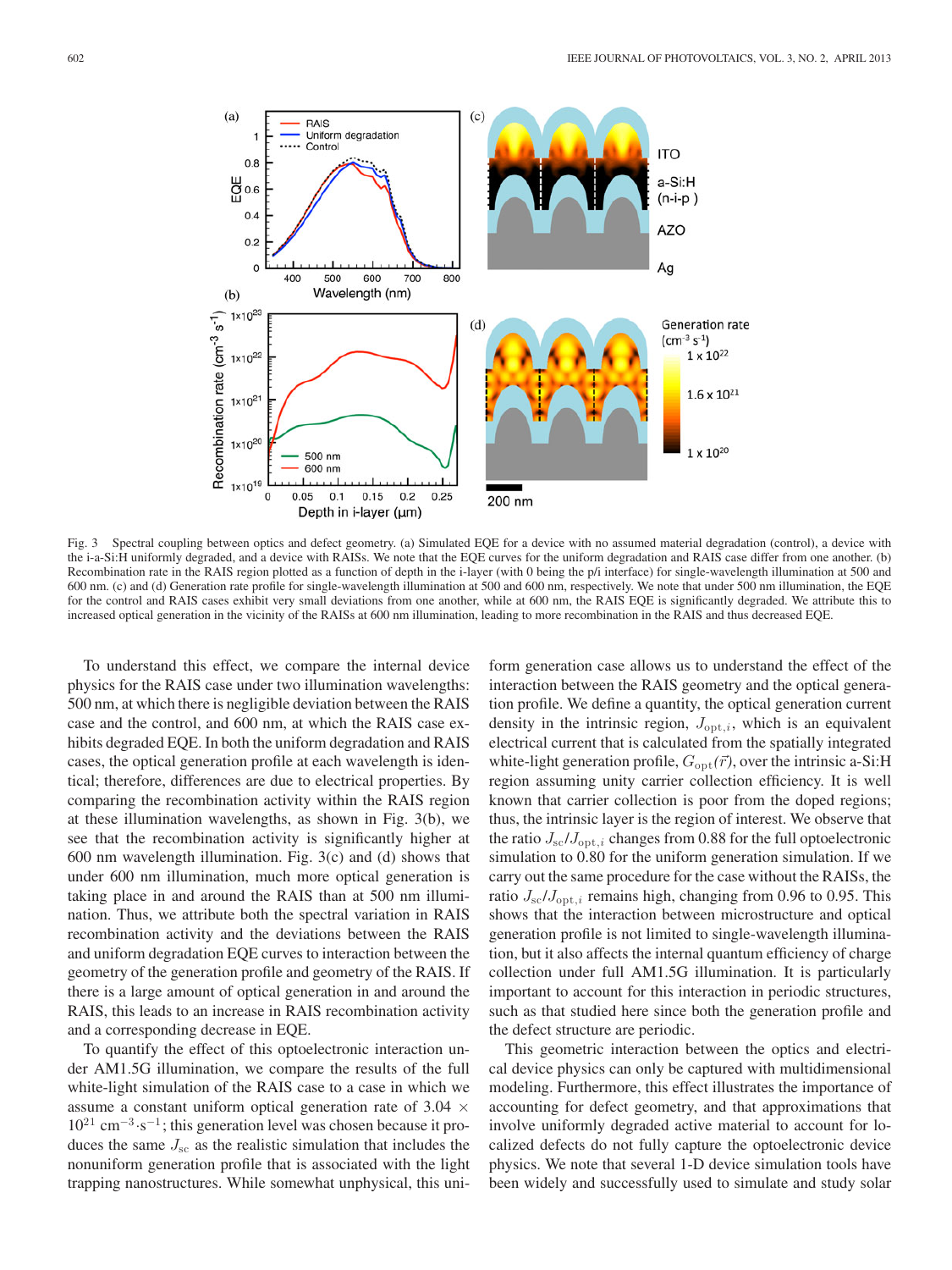

Fig. 4 Simulated magnitude of the current density within the a-Si:H at the maximum power point operating bias of the respective device under AM1.5G illumination for (a) control case with no material degradation (operating bias: 792 mV) and (b) RAIS case (operating bias: 690 mV). We note that current is suppressed near the RAIS itself, while collection from other areas of the device is not significantly impacted.

cell performance in a variety of applications [37]–[41]. However, this interaction between optics and defect geometry is inherently multidimensional and cannot be captured with a 1-D simulation.

This modeling approach also provides insights into the microscopic device physics of the RAIS under 1 sun AM1.5G illumination. Fig. 4 shows the magnitude of the current density within the a-Si:H in the device without [see Fig. 4(a)], and with [see Fig. 4(b)] RAISs at the respective maximum power point operating voltage. We observe local reduction in current density in the region around the RAIS [see Fig. 4(b)] when compared with the control case [see Fig. 4(a)]. This shows that current flow in the bulbous regions (which are assumed to be high-quality a-Si:H) remains largely unperturbed by the addition of the RAISs, and that the detrimental effects of the RAIS are localized to the immediate region that surrounds them.

Fig. 5 shows the recombination activity in the RAIS as a function of operating bias under AM1.5G illumination. We see that as the device is forward biased, the recombination rate in the defective RAIS region increases. This is expected, since carrier collection form the absorber is necessarily less efficient as the device is forward biased and the built-in electrostatic field driving carrier collection is reduced, which enables more carriers to recombine in the highly defective RAIS region before being collected. It is interesting to note that most of this increase in recombination activity occurs near the front of the device. We emphasize that this is purely a result of the solution to the electrostatic, current, and continuity equations (2)–(6) under the changing contact boundary conditions, and is not due to any assumed change in the physical or electronic structure of the RAIS regions themselves under forward bias.



Fig. 5 Simulated recombination rate in the RAIS region plotted as a function of depth (with 0 being the p/i interface) in the intrinsic a-Si:H layer, at short circuit, maximum power operating point (690 mV), and open circuit (864 mV). The recombination activity in the defective RAIS region is shown to increase as the forward bias is increased.

#### IV. CONCLUSION

We have demonstrated the use of coupled multidimensional optical and electrical simulations for the study of the optoelectronic device physics of localized defects that are induced by nanostructures in thin-film solar cells. In addition to providing a detailed picture of the microscopic device physics affecting carrier collection, our results highlight the importance of accounting for the specific geometry of the defects themselves along with the full optical absorption profile within the device. In particular, we found that interactions between the geometry of the absorption profile and the RAISs can induce significant variations in carrier collection efficiency. Such effects cannot be fully accounted for without implementing a multidimensional model such as that used here.

It is critical to account for tradeoffs between optical and electrical performances in the optimization of light-trapping structures for solar cells. This prevents the unconstrained optimization of the optical properties of a device from yielding impractical geometries that suffer severe material quality degradation. The method that we present could be coupled to an empirical study on morphologically dependent material quality for a specific process in order to fully understand and optimize the optoelectronic design of thin-film solar cells. Furthermore, our general approach of multidimensional optoelectronic simulations that include local variations in material parameters is applicable to other photovoltaic material systems in addition to a-Si:H. Our approach provides a framework within which light trapping designs for different photovoltaic material systems, which are governed by different practical limitations, can be optimized.

### ACKNOWLEDGMENT

The authors would like to thank M. Kelzenberg and D. Turner-Evans for useful discussions regarding technical aspects of the simulations.